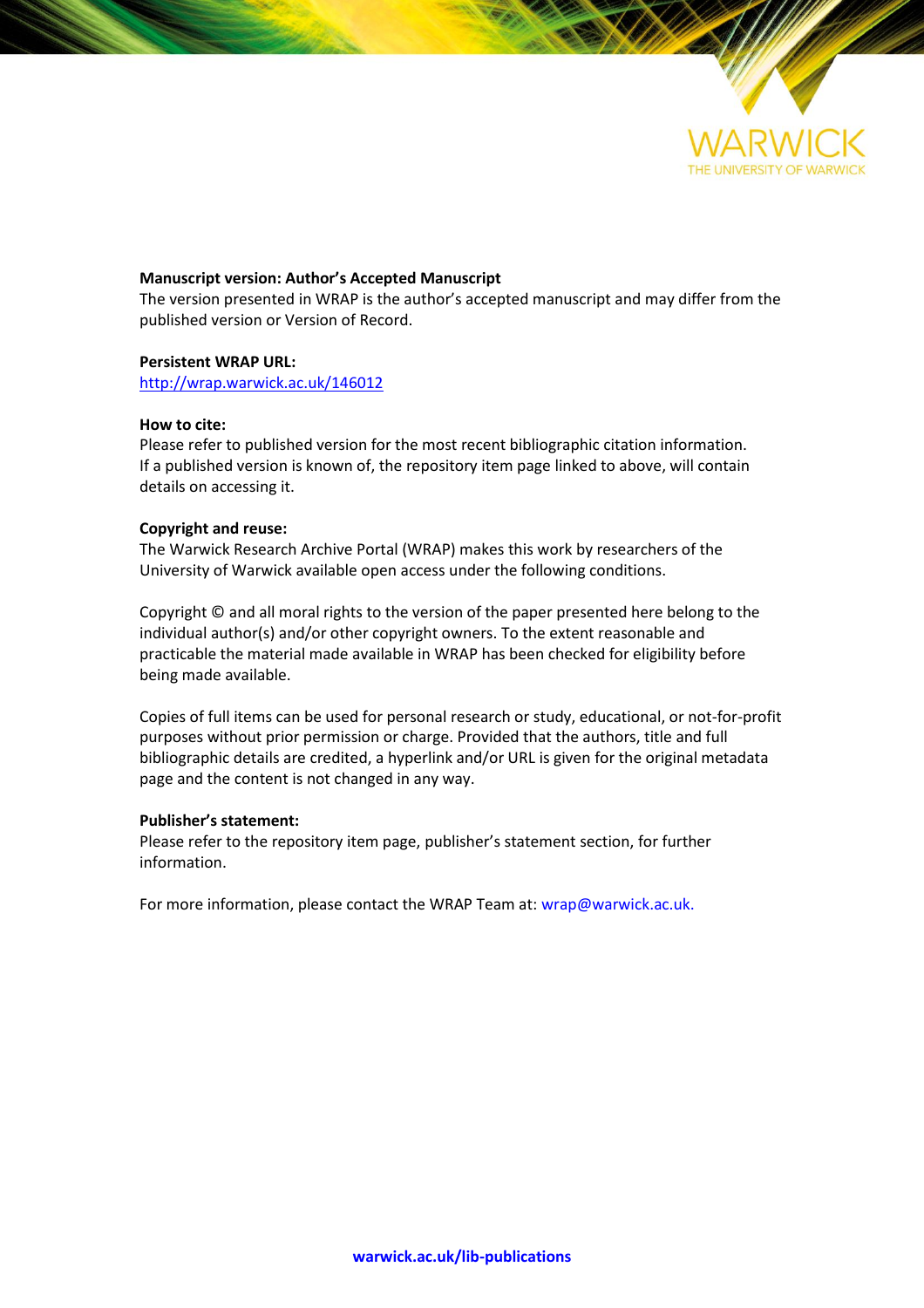# Build Automation and Runtime Abstraction for Partial Reconfiguration on Xilinx Zynq UltraScale+

Alex R. Bucknall<sup>∗</sup> , Shanker Shreejith† , Suhaib A. Fahmy<sup>∗</sup> <sup>∗</sup>School of Engineering, University of Warwick, Coventry, UK

†Department of Electronic and Electrical Engineering, Trinity College Dublin, Ireland

*Abstract*—Partial reconfiguration (PR) is fundamental to building adaptive systems on modern FPGA SoCs, where hardware can be adapted dynamically at runtime. Vendor supported reconfiguration is performance limited, drivers entail complex memory management, and software/hardware design requires detailed knowledge of the underlying hardware. This paper presents a collection of abstractions that provide high performance reconfiguration of hardware from within the Linux userspace, automating the process of building PR applications, and adding support for the Xilinx Zynq UltraScale+ architecture. We compare our abstractions against vendor tooling for PR management and open source tools supporting PR within Linux. Our tools provides automation and abstraction layers, from defining PR configurations through to compiling and packaging Linux with support for userspace PR control, targeted for nonexperts.

## I. INTRODUCTION AND BACKGROUND

FPGAs enable efficient acceleration of compute-intensive and latency-sensitive tasks through custom datapaths that exploit algorithmic parallelism. Partial Reconfiguration (PR) is a well established feature of FPGAs, allowing portions of the hardware fabric to be modified at runtime, permitting different accelerators to be loaded into pre-defined regions. This allows for the implementation of adaptive systems, where accelerators are loaded into hardware on-demand at runtime. Dynamic accelerator loading reduces the area (and power) requirements of such adaptive systems as only the active accelerators consume resources. While a variety of FPGA systems using PR have been demonstrated [1], [2], these implementations are often bespoke designs, requiring significant FPGA expertise to exploit PR as well as interface to and from software. More recently, PR has found renewed use in abstracting interfaces for accelerators in cloud datecenters, allowing a host server to load accelerators onto an FPGA while keeping the PCI Express interface active. However, such a controlled environment usually has fixed hardware/software infrastructure and does not allow interfacing with peripherals. Reconfiguration performance is also usually less important. Adapting similar approaches to dynamic accelerators for edge computing is an active area of research, and presents additional challenges in terms of lightweight abstractions.

The tightly coupled Arm based processing system (PS) and FPGA programmable logic (PL) in modern FPGA SoCs represent an ideal computing platform for combining software programmability and management with accelerator hardware. These systems can exploit the standard peripherals available in the PS, such as networking and control interfaces, as well as utilise custom PL hardware. To enhance software productivity,

operating systems such as Linux are often deployed on the PS, requiring suitable infrastructure to manage reconfiguration and the interfaces between the PS and PL.

While there has been a strong body of research focusing on FPGA PR to load accelerated tasks within a software system generically, and more recently for multi-user systems, the more complex challenges presented by an independent adaptive system with custom PL peripherals have yet to be explored in detail. This presents a significant barrier to entry for designing combined software/hardware systems on FPGA SoCs. The use of FPGA PR has been demonstrated in applications across automotive [3], image/signal processing [4], [5], and space applications [6] among others. However, the design approach has been ad-hoc and requires significant hardware and software expertise. While FPGA vendors provide limited support for PR, through design flows and low-level drivers, this is not sufficiently abstracted for use by non-experts and often exhibits poor performance. These problems become more pronounced when layering a software platform on top of an operating system like Linux, where layers such as the filesystem, scheduler, and kernel add further latency between application and accelerator.

To clarify the discussion of PR abstraction used in this paper, we define a set of PR *regions* as labels, without any definition of region location or size. A user then defines multiple *configurations* of their system, each representing one possible state. Within each configuration an additional abstraction of *modes* is supported to allow a differentiation between large scale structural changes and smaller differences in individual modules used, such as memory addressing. For each mode, a set of hardware *modules* is attached to each *region*.

Managing PR accelerators can be done in software or hardware. A variety of hardware controllers for PR were proposed in the literature [7]. For Xilinx devices, the Internal Configuration Access Port (ICAP) can be used to allow PR control from hardware. To control reconfiguration, an external interface can pass bitstreams to the ICAP, or alternatively, a soft processor may used from the PL to manage this [8].

With the Xilinx Zynq SoC, the Processor Configuration Access Port (PCAP) and accompanying software library were introduced. This is a PS interface for managing reconfiguration of Xilinx FPGA SoCs and can also be used to partially reconfigure. While this interface and the vendor build flow offer some abstraction, using both require the designer to have detailed understanding of the PR process and that only PCAP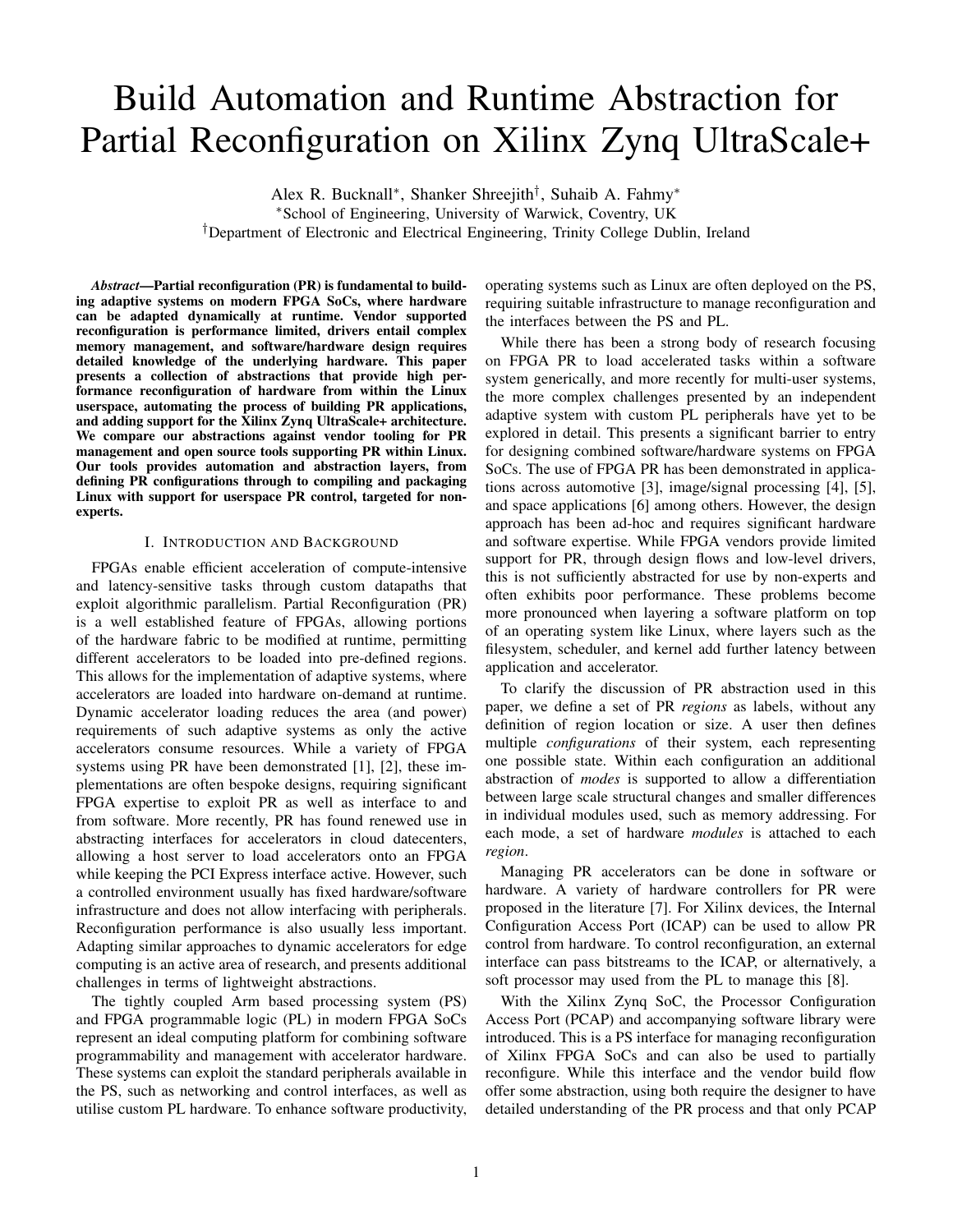is supported by the software library.

Although ICAP offers considerably higher throughput and lower latency [9] than PCAP, it requires custom control hardware and software. Some frameworks have proposed abstractions for the ICAP but these typically do not support a Linux runtime or the newer Zynq UltraScale+ (ZynqMP) [10].

Presently Xilinx offers a Linux driver called FPGA Manager, a hardware agnostic driver that manages loading of static and PR bitstreams. FPGA Manager, offers an abstraction to load bitstreams from the filesystem over PCAP but provides limited support for high performance transfers or abstracting bitstream management complexities, such as caching bitstreams in DRAM, and offers no support for the ICAP on the Zynq or ZynqMP [11]. Additionally, loading bitstreams uncached from the Linux filesystem, rather than DRAM, is inefficient and slow.

While FPGA Manager abstracts managing memory addressing of the PR bitstreams, it requires the user to manually load PR device tree overlays (DTO) and required accelerator drivers. DTOs are used to provide hardware awareness to Linux and may be loaded/unloaded at runtime to alert the kernel to a new PL accelerator provisioned with PR. High performance applications may use multiple PR bitstreams stored in memory, increasing the complexity of addressing memory from Linux's virtual memory mapping, for optimal performance.

On the ZynqMP loading of bitstreams using FPGA Manager is a blocking process, stalling the PS until direct memory access (DMA) to the Configuration and Security Unit (CSU) completes. The ZynqMP implementation of the driver performs PR by first allocating the required memory for the bitstream, issuing a request to the *Embedded Energy Management Interface* API for access to the *Arm Trusted Firmware* and upon success, passes the bitstream to the *Platform Management Unit* (PMU) which loads the PCAP using the *Xilfpga* library [12].

By default, the driver outputs to the console (kernel log), adding a magnitude of delay to the PR time. These factors all render this driver a poor choice for adaptive systems, where the PS is expected to perform computation while managing PR. Additionally, programming the PL is managed differently within the Zynq and ZynqMP architectures and this must be handled at build time.

As a PR build flow, Xilinx offers the PR Wizard (Vivado 2018.2 onwards), renamed to *Dynamic Function eXchange* (DFX) in 2019.1 [13]. This workflow imposes a sequence of complex manual steps requiring specialised knowledge to output PR bitstreams. Initially the designer must synthesize a static wrapper for each of the PR modules, instantiated as black boxes to preserve I/O buffers. Next each PR module must be synthesised with identical interfaces to the wrapper, in out-of-context mode to disable buffer insertion. Each of the PR modules is then saved as a design checkpoint (DCP) for implementation. The designer must then configure a unique build run for each combination of PR modules by linking them, loading design constraints and running the optimisation, place and route for each combination.

The designer must initially preserve a base static implementation by issuing the design run for the initial combination of modules and locking the design routing. Each PR module must then be added to the static design, assigned to a collection of logical resources, known as a *pblock*, and implemented to save a new configuration for a routed design, repeating for each PR module. This is a convoluted build process for a non-expert, even before considering the DTO, custom drivers, and application layers needed for use within Linux. Xilinx's PetaLinux tool can then be used to import hardware and build Linux images for the target platform, however it cannot manage generating device tree (DT) fragments for PR or generate PR specific drivers.

Many steps can be automated, however altering the design typically requires re-running the entire workflow. For example, in Xilinx's SDSoC framework, which provides high level synthesis (in C/C++/OpenCL) [14], changes to the design require hardware re-synthesis and recompilation of the kernel.

In this paper, we present a collection of tool abstractions to simplify the PR design process for integrating FPGA SoCs within Linux. These tools allow for various design automations by extracting details from user PR configurations, generating required wrappers and bitstreams as well as providing a runtime for software control that includes Linux DTO support for dynamic peripheral loading. The low-overhead runtime API manages non-blocking reconfiguration requests within the userspace, abstracting data movement between software and accelerator. Finally, they offer a boot-time configuration for the kernel and memory map, ensuring low latency reconfiguration can be achieved. These tools are compatible with Zynq and ZynqMP architectures, masking low-level PR implementation details. We compare these abstractions against the Xilinx Vivado PR design flow as well as other open source build and runtime tools.

#### II. RELATED WORK

In this section we outline related tool and runtime abstractions for PR to differentiate our contributions.

Early work such as [15], [16], and [17] automate and abstract tasks such as floorplanning, generating board constraints, and integration of PR modules for the discontinued Xilinx ISE tool. Frameworks such as [18] automated some manual steps such as partitioning and limited floorplanning, however these frameworks do not support Vivado, the ZynqMP, or deployment on embedded Linux.

PR frameworks such as [19], use lightweight shell interfaces aimed at on-demand acceleration rather than adaptive systems, requiring that users conform their logic to the shell specification, trading off PL resources for standardized partially reconfigurable regions (PRR). Limited recent research has focused on improving the build flow; however most work targets the deployment of PR modules rather than the design process, driven by the wider adoption of PR for accelerator platforms.

FOS [20] modularises the PR design flow for the Zynq and ZynqMP. It abstracts the flow into discrete development stages to offload complexity for designers with domain expertise. Under the standard vendor flow, the designer must be aware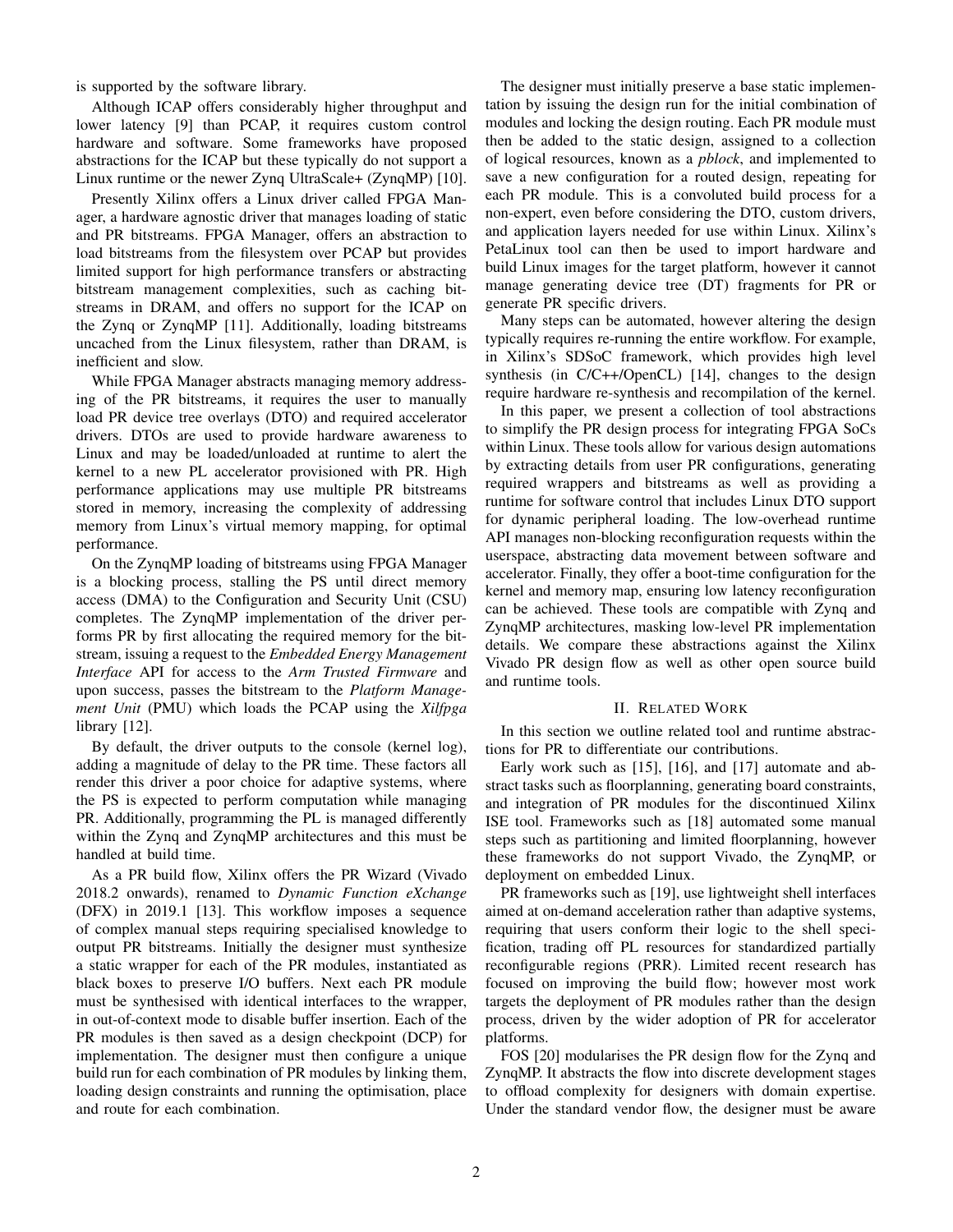of non-trivial considerations for PR hardware such as PL device constraints, generating a custom Linux DT, as well as interfacing high level software applications with hardware accelerators via kernel drivers or userspace abstractions. FOS supports flexibly compiling PR modules independent of the shell interfaces, using bitstream manipulation to assign PL fabric mapping to the modules, abstracting resource allocation [21], unlike the traditional flow which requires first locking a static region. However, custom shell logic is still required to interface directly with external PL peripherals. In FOS, the scheduler and bitstream manipulation are controlled from a software daemon that abstracts single and multi-user accelerators. While FOS provides both build and runtime management abstractions, domain expertise is still required for the build process and PR latency is higher due to it building on the Xilinx drivers that use the PCAP. It utilises a runtime resource elastic scheduler designed for arbitrating accelerator resources within the PL for single and multi-tenant environments, and does not consider a peripheral rich system as might be required for adaptive systems.

To allow for hardware access from within Linux, build tools must be able to generate configurations for kernel drivers and DTOs. Frameworks such as ReConOS [22] take a bespoke approach to OS support, requiring custom kernel drivers, shell interfaces, and build scaffolding. ReConOS manages the loading and scheduling of PR bitstreams, including a custom Linux operating system specifically designed to delegate hardware as threaded resources, but is limited to the original Xilinx Zynq. ReConOS enables generation of PR bitstreams but is tightly coupled to the kernel as custom drivers and bespoke RTL infrastructure; thus any PR modules added post-build, require the kernel to be recompiled. Additionally, configuration DTOs are not generated, so modules that require specific configurations, such as unique drivers, require the user to manage their own DTOs.

In an adaptive system, the cognitive functions that control adaptation are best implemented in software, and hence runtime PR management is important. [23] is one such approach to runtime management comprising a soft coprocessor in the PL for managing PR, however it is only capable of static PR as the soft processor retrieves its state from the main processor. To abstract the complexity of software to hardware reconfiguration, PR controllers such as ZyCAP [10] have been developed for the PL along with accompanying software in the PS. ZyCAP provides a high performance configuration hardware interface and software abstraction that hides the details of provisioning from the processor. The runtime manages caching filesystem bitstreams into external memory as well as loading bitstreams through DMA. However, such approaches are implemented as bare metal APIs, currently without Linux support for the ZynqMP.

Most Zynq and all current ZynqMP PR runtimes use Xilinx's supplied FPGA Manager driver, which abstracts the PCAP interface for loading PR modules, hence suffering higher PR latency than is achievable using the ICAP.

While existing PR frameworks provide access to PR with the compromise of overhead, portability, and performance, we propose a combination of lightweight build abstractions that extend vendor tooling with limited modifications to kernel drivers, focusing on abstracting control from the userspace while providing the highest possible performance for both PR and PL accelerators. Frameworks such as FOS divide the build process between multiple domain experts and provide support for multi-user distributed accelerators. Our abstractions focus on enabling a single user to develop and deploy high performance adaptive system applications within Linux. The complexity of standard vendor tooling presents a significant barrier to entry for new users and we attempt to address this with our tooling abstractions.

#### III. PR ABSTRACTION AND AUTOMATION

Our tools provide PR build and runtime management abstractions across both Xilinx Zynq and ZynqMP device families. They consist of various build automations for generating PR bitstreams as well as providing a runtime service for managing, caching, and controlling PR with minimal latency. The tools provide a workflow for generating static wrappers and PR bitstreams, exporting to a Linux build flow, using the generated DTOs to configure the kernel with required drivers for userspace PR. The runtime service manages high speed, non-blocking loading of PR configurations while exposing a high level userspace API to application designers. The tools integrate with Vivado 2018.3 and will be updated to support future versions.



Fig. 1. Stages of the PR build flow.

## *A. Build Tools*

The build tools take a set of user configurations and source files, specified in a config file, extract the PR module(s) and generate a collection of PR bitstreams and DTOs corresponding to each configuration. It synthesises the modules sequentially into a series of DCP files, built around a board specific base design, including any required static interfaces for peripherals such as cameras, Ethernet controllers, etc. Fig. 1 outlines the typical workflow for Linux PR images.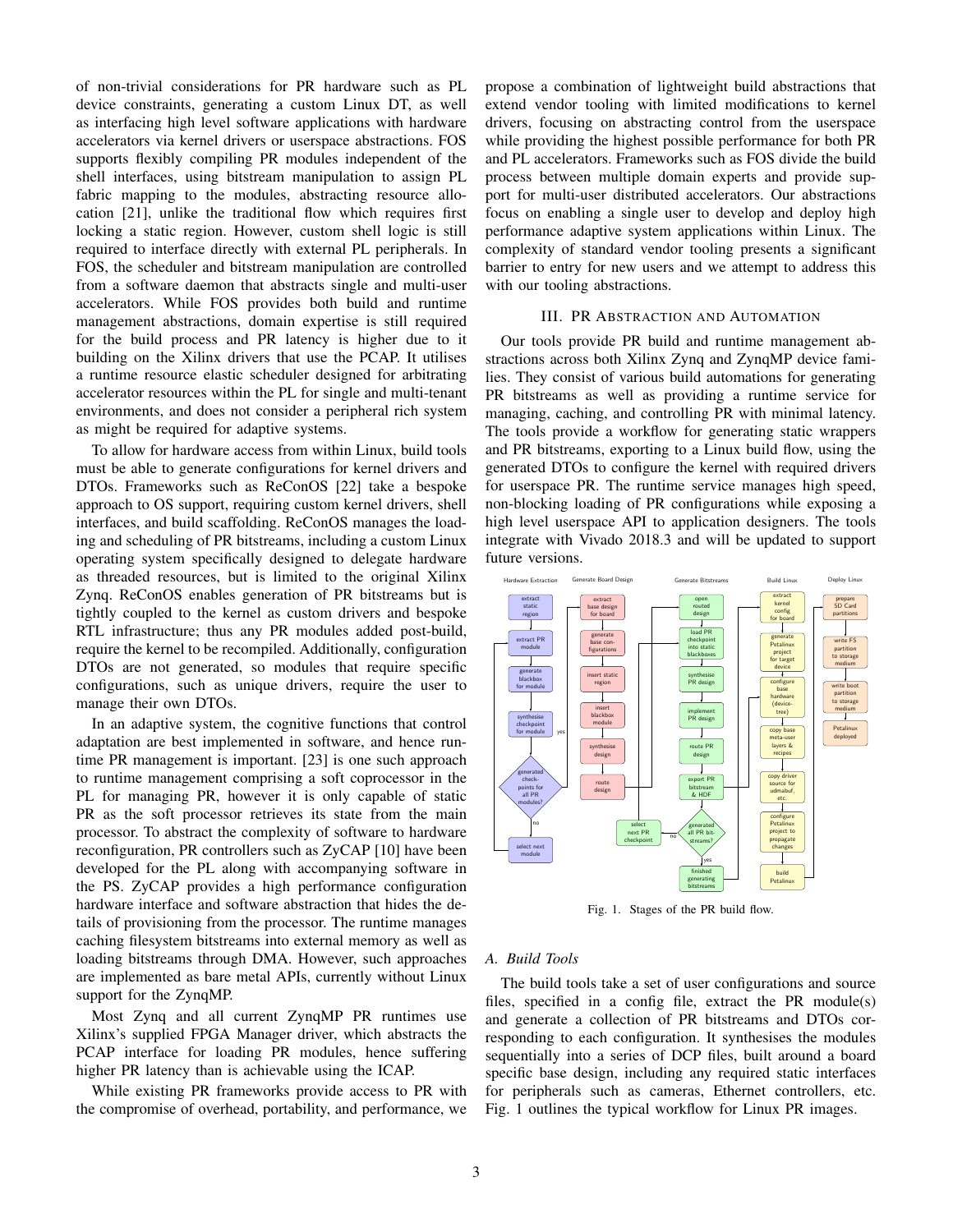*1) PetaLinux Support:* After each PRR run, the tools produce a hardware export file *.hdf* that allows the Xilinx SDK to generate a custom DT, along with dynamically generating DTOs for PR modes. To allow for multiple PR interfaces within DTOs, such as AXI Stream and AXI Lite, we built a tool that extracts interfaces exposed to the static design and generates the DTOs accordingly. The *.hdf* file for the default configuration is used to generate a base PetaLinux device tree. At Linux compilation, bitstreams are packaged with the runtime PR manager; by default, the total size of the bitstreams is used to allocate PR memory buffers.

*2) Partial Reconfiguration Hierarchy:* Given resource availability, multiple PRRs may be instantiated and grouped as configurations and modes. Each hardware module's structure is parsed and parameters and ports are extracted to group interfaces (e.g. AXI and AXIS); later used to generate the structural buses between the PS and module. The user specifies the top file/module in their RTL and any desired PR modules, which are extracted and generated into PR compatible versions. Unlike other PR build abstractions, we generate shell interfaces at build time, according to the exposed interfaces in the modules, as seen in Fig. 2. This provides more flexibility for custom hardware rather than conforming to defined shell interfaces, however PR modules must use consistent interfaces across modes.



Fig. 2. Example of our hardware architecture.

*3) Extensible Build Structure:* The tool takes the hierarchy specified by the config file and generates the appropriate PR configurations. It allows for easily extending support to additional base designs, architectures (Zynq and ZynqMP), multiple PRRs as well as custom DTOs. Additional development boards can then be added by including the required constraint files, TCL scripts for the base design and any specific drivers/recipes for Petalinux, such as networking drivers. The hierarchical generation of PR modules enables the tool to re-use static DCPs, allowing further PR configurations to be generated, post-build. The tool uses existing static routing to ensure that changes are compatible with existing bitstreams; PR modules that do not use the maximum number of interfaces available have these interfaces tied-off and unloaded via DTO. Currently, our abstraction supports building PR modules from Verilog and Xilinx IP core sources.

*4) ZynqMP PMU:* Previous PR controllers have utilised DMA to load and trigger PR events, however they were constrained to only the Zynq and used bare metal APIs. Our tools support both the Zynq and ZynqMP architectures, where the tools abstract the specific target architecture, handling the differences automatically. For the ZynqMP, the PR software must request ICAP access by writing to the *pcap\_ctrl* register in the CSU [13], managed by the PMU firmware. The default Xilinx PMU firmware for the ZynqMP, restricts access to the CSU and requires elevated security privileges; we bypass this with a custom PMU firmware that enables access. After setup, the CSU is no longer required to control the ICAP. The change from the ICAPE2 primitive on the Zynq to the ICAPE3 on the ZynqMP is also handled within the build process. ICAPE3 supports PR at higher frequencies and provides output status unlike the ICAPE2 [24]. We have tested our system at 100 MHz and will investigate over-clocking in future work.

#### *B. Runtime Service*

The runtime service executes entirely from userspace to utilise the multitude of software libraries available, unlike the restrictive nature of kernel drivers. This has the advantage of being independent of kernel configuration, reducing the security risks of providing direct hardware control to the user and allowing for the reliability of existing upstream vendor drivers as opposed to custom drivers. The PR manager runs as a Linux service, allowing the user to attach their application and trigger PR from an API that exposes defined configurations. The software abstraction can be seen in Fig. 3.



Fig. 3. Linux software abstraction.

*1) Reconfiguration Manager:* Our PR manager provides significant performance gains over current PR management tools. It uses a DMA controller in the PL to load PR bitstreams at near peak theoretical performance from external DRAM into the ICAP interface. Our hardware PR manager builds on the ZyCAP manager [10], using both a configuration (AXI4-Lite) and transfer (AXIS) interface to connect between the PL and the PS. The service abstracts managing bitstream and DMA memory buffers, generating and resizing as required.

We provide a C API to encapsulate the software service, which can be wrapped for languages such as Python. This API abstracts bitstream and accelerator memory addressing, allowing the user's software to call buffers at runtime. The service handles loading of DTO fragments with bitstream provisioning such that mode settings are applied concurrently. If a target bitstream is not currently cached in DRAM, e.g. it was added post-build, the user can cache/remove additional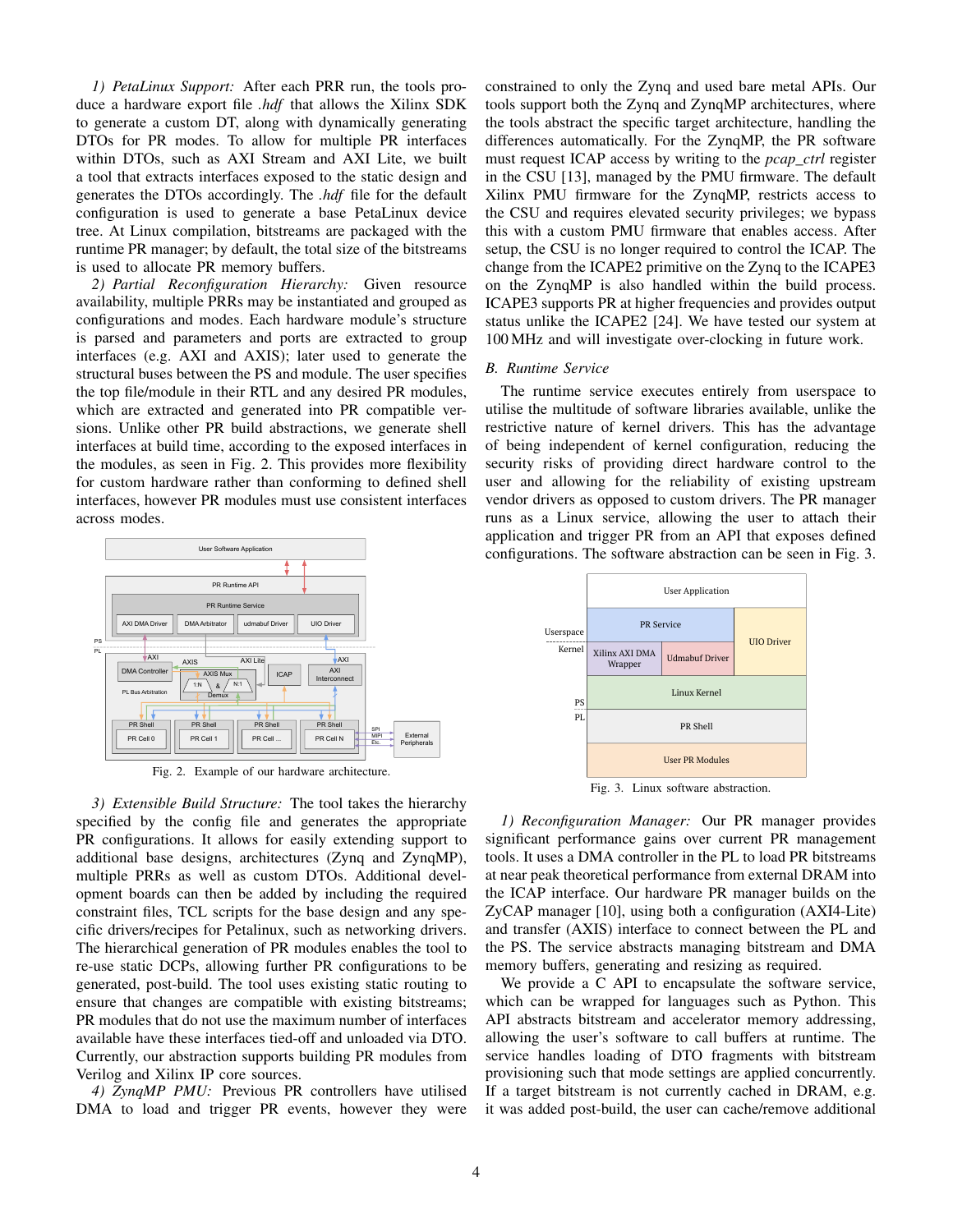bitstreams from the userspace using the *LoadBitstream()* API call. The runtime is non-blocking as we use DMA to load the ICAP in the PL, allowing software applications to continue, with an interrupt raised at completion. Xilinx's FPGA Manager driver forces blocking until PCAP is complete, must be polled for status, and cannot cache bitstreams from the filesystem.

*2) Bitstream Caching:* For high speed reconfiguration, Linux's virtual memory addressing must be considered. Virtual memory is used by the kernel as an expandable buffer for files between the disk and physical memory, typically DRAM. The kernel can allocate file buffers to a location mapped on disk known as the swap. The kernel uses swap as a means to temporarily store unused data (freeing memory) until it is required when it is reloaded back into main memory. Virtual addresses can map to physical addresses on DRAM, however this process is invisible to the user and it is significantly slower to read/write from disk than from DRAM. For high performance PR, bitstreams should be located in physical memory, yet be addressable from a virtual address map in the userspace. At initialization, our runtime prepares buffers for PR bitstreams and user accelerators, using a contiguous memory allocation driver, *udmabuf* [25]. The FPGA Manager runtime is limited in performance as bitstreams are stored on disk rather than in memory.

*3) DMA Controller:* A DMA controller is used to move PR bitstreams into the ICAP and may be shared by the PL accelerators, reducing resource consumption and removing the need for accelerator specific controllers. The controller's memory map to stream and stream to memory map interfaces are connected to AXIS interfaces on PR accelerators by a build time generated AXIS multiplexer/demultiplexer. The number of AXIS interfaces is extracted from the required number of streams in the user's PR modules, shown in Fig. 2. The runtime toggles between the interfaces to the ICAP and the accelerators, as needed. An AXI interconnect is generated for any accelerators that require it, along with memory maps in the DTO and abstracted by the runtime API, thus exposing read/write locations to accelerators. To manage this with existing tools, the user would have to create bespoke control hardware and software.

*4) udmabuf Driver:* To manage memory buffers, we use an open source kernel module known as the userspace mappable DMA buffer (*udmabuf*) [25]. This allows for the allocation of contiguous physical memory blocks within the kernel that can be used as DMA buffers, mapped to virtual addresses and available in the userspace. This permits the runtime to move data from userspace into memory and to the PR controller and/or accelerators within the PL. These DMA buffers are used in conjunction with the userspace I/O (UIO) driver for AXI memory transactions between the PS and PL.

*5) Userspace IO Driver:* The runtime utilises the Linux UIO driver to abstract memory transactions over AXI interfaces to the PL and is used in the DT to expose PL AXI interfaces to the userspace. It provides a generic software interface for PR accelerator memory maps and hardware interrupts. This allows the runtime to handle PR changes to the accelerators without requiring custom drivers for each configuration/mode. While Xilinx's SDK DT generator can

| TABLE I<br>EXAMPLE CUMULATIVE SETUP TIME. |                                 |             |                |            |
|-------------------------------------------|---------------------------------|-------------|----------------|------------|
| <b>Parameter</b>                          | Design                          |             | Time $(\mu s)$ | Size (MiB) |
| Configure CSU                             | $T_{\text{config}}$             |             | 5,576          | N/A        |
| <b>Bitstream Buffer</b>                   | T <sub>bitstream</sub>          |             | 1,277          | 1.08       |
| Accelerator Buffer                        | T <sub>accel</sub>              |             | 3,785          | 7.63       |
| Total                                     | $T_{total}$                     |             | 10,638         | N/A        |
|                                           | PR MANAGER STATIC PL RESOURCES. | TABLE II    |                |            |
| Conf.                                     | <b>FFs</b>                      | <b>LUTs</b> | <b>BRAMs</b>   | $%$ of PL  |
| 1 AXI4 + 1 AXI4-S                         | 8817                            | 5619        | 2              | 7.96       |
| $3 A X I4 + 2 A X I4-S$                   | 8887                            | 5698        | 2              | 8.08       |

populate the DT with UIO drivers for static designs, it cannot generate this for PR modules. Our build tools extract AXI devices from the PR configurations/modes and populate DTOs with UIO fragments.

*6) AXI DMA Driver:* Xilinx's vendor DMA driver provides kernel access to the PL DMA controller but does not expose an interface that is available from the userspace. This forces the user to build their software as a kernel module and inject or compile it into the kernel. Instead, our tools use an open source userspace wrapper to control Xilinx's DMA controller [26]. This allows for compatibility with the vendor supplied DMA driver, which reduces the need for kernel maintenance unless breaking changes occur upstream from the vendor. Although this driver can use contiguous physical memory allocation, we use the *udmabuf* driver for dynamic buffer resizing. *udmabuf* is used in conjunction with the DMA driver for streaming data to/from the PL.

#### IV. EVALUATION

We present experiments to quantify our runtime's performance against to the Xilinx FPGA Manager driver. Experiments were performed on the Ultra96v1 (ZynqMP) board.

We benchmark loading 3 PR bitstreams (of sizes 5.67 MiB, 4.43 MiB and 0.86 MiB respectively) using the Xilinx FPGA manager and our runtime service. We evaluate two versions of the FPGA Manager; as provided by Xilinx (verbose output from kernel) and with the kernel logging silenced. FPGA Manager is verbose by default; outputting serial logs during PR. We intentionally modify and optimise its source code to disable logging to improve performance [11].

A single PR region with 3 different modes: a Xilinx AXIS FFT IP Core, a Verilog AXI AES Cryptographic Module, and an HLS generated AXIS FIR Module was defined. Given that PR modes for the same PRR are equal in size, we vary pblock size to simulate a range of bitstream sizes. Fig. 4 highlights our runtime's PR performance, showing a maximum of up to a 66.9 % reduction in completion time over the FPGA Manager, approaching 50.3 % as bitstream size increases (at 5.67 MiB). This equates to an approximate maximum throughput of 398.6 MB/s for our tool, compared to the maximum